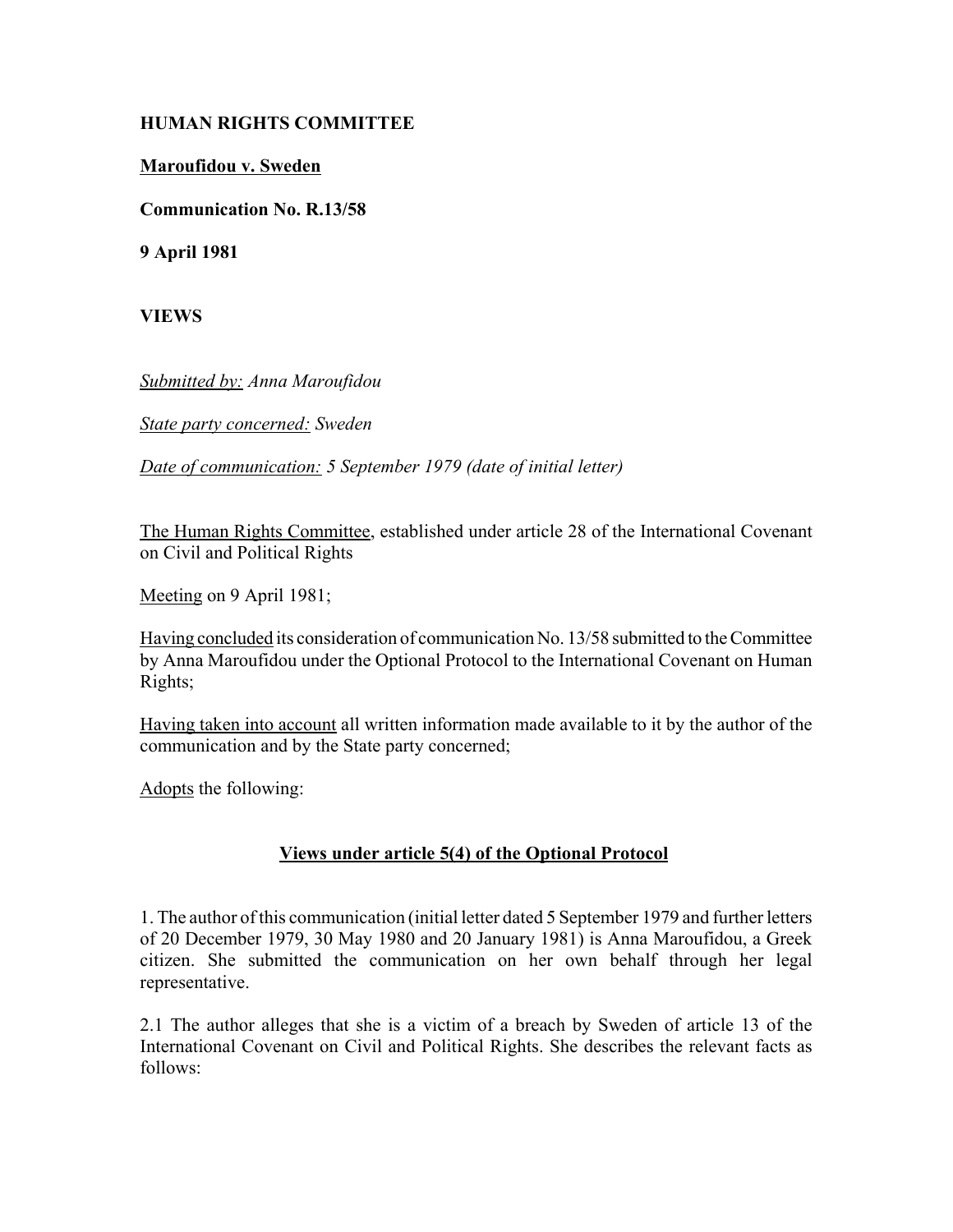2.2 In 1975 she came to Sweden seeking asylum. In 1976 she was granted a residence permit. Early in 1977 several aliens and Swedish citizens were arrested in Sweden on suspicion of being involved in a plan to abduct a former member of the Swedish Government. This plan had allegedly been contrived by the alleged terrorist Norbert Krocher from the Federal Republic of Germany, who was at the time staying in Sweden illegally. He and other arrested foreigners were subsequently expelled from Sweden.

2.3 The author of the communication was arrested in connexion with the foregoing events in April 1977, because she had met some of the suspects in the Refugee Council's office in Stockholm which was a meeting place for young people of many nationalities and also a counselling centre for persons seeking asylum. At first the author was held as a suspect under the Swedish law governing arrest and remand in custody in criminal cases (Rattengangsbalken 24/5) as it was suspected that information concerning acts of sabotage had been communicated to her. It seems that after a few days this allegation was dropped and that she continued to be detained under the Swedish Aliens Act of 1954 (Utlanningslagen sec. 35, nom. 1). The Government, however, raised the issue of her expulsion as a presumed terrorist. A lawyer was appointed to represent her in that connexion. Her expulsion was decided upon on 5 May 1977. The decision was immediately executed and she was transported, under guard, to Greece. In spite of a certificate, issued by the Swedish Embassy in Athens on 6 May 1977, that she was not being prosecuted for any punishable act in Sweden, her expulsion as a potential terrorist made it impossible for her to find any meaningful employment in Greece. She was harassed and even physically attacked by persons whom she assumed to be right-wing extremists. She returned illegally to Sweden at the end of 1978 in order to apply for reconsideration of her case, which seemed to her to be the only solution to her problems. A review of the case was granted, but on 14 June 1979 the Swedish Government confirmed its previous decision of 5 May 1977.

2.4 The Swedish Government based its decisions on the Aliens Act of 1954 which, since 1975, contains provisions against terrorism. The relevant provisions applied in the author's case were in sections 20, 29, 30 and 31. Section 29 provides that an alien may be expelled from Sweden "if there is founded reason to assume that he belongs to, or works for, /a terrorist/organization or group", as defined in section 20, and if "there is a danger, considering what is known about his previous activities or otherwise, that he will participate in Sweden in an act" as referred to in section 20. Section 20 defines a terrorist organization or group as "an organization or group which, considering what is known about its activities, can be expected to use violence, threat or force outside .its home country for political purposes and, in this connexion, to commit such acts in Sweden". According to section 30 of the Aliens Act, the decision to expel an alien would in these cases be taken by the Government, which, however, must first hear the views of the Central Immigration Authority. According to section 31 expulsion has to be preceded by an interrogation of the person concerned. a/

2.5 The decision of the Swedish Government to expel her is contested by the author on the ground that it was based only on the allegation that she had had such contact with Krocher and other persons involved in the kidnapping plan that she was not likely to have remained ignorant about the planned abduction. She denies such knowledge and argues further that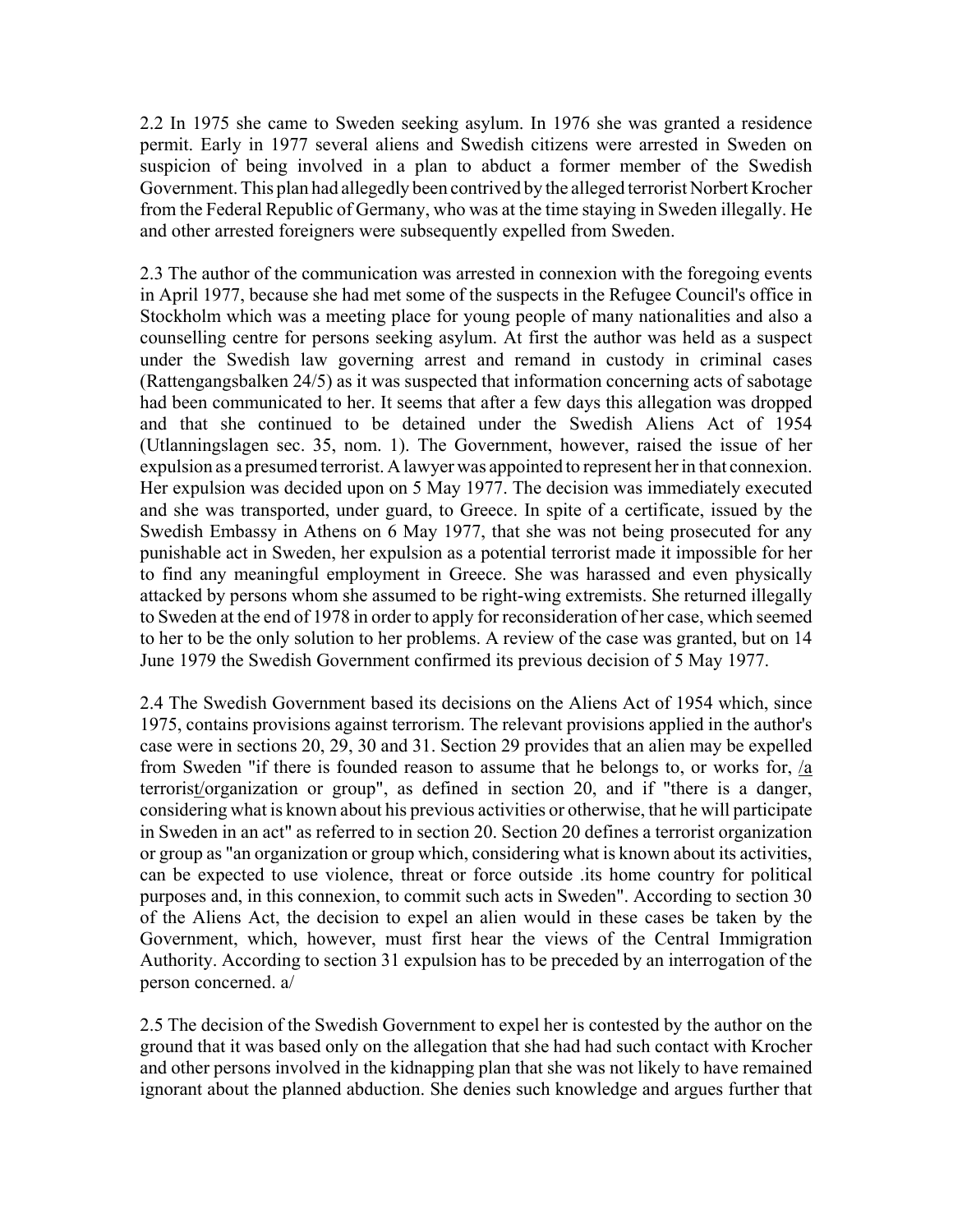even if she had had such knowledge this would not have been a sufficient Basis to expel her under the Aliens Act because that law stipulates that the person concerned has to belong to, or work for, an organization or group as described by its provisions. Mere knowledge of planned terrorist activities was, therefore, in her submission, not sufficient to Justify an expulsion in accordance with the law. In addition, she points out that Krocher and other persons involved had not formed a group or organization as described by the Aliens Act. They were just several young persons of various nationalities who had met in Stockholm, and therefore their "home country" in that context should be considered to be Sweden.

2.6 For these reasons the author considers that the decision to expel her from Sweden, while she was lawfully staying in that country, was not taken in accordance with Swedish law and was therefore in violation of article 13 of the International Covenant on Civil and Political Rights.

2.7 The author states that all available domestic remedies have been exhausted.

3. On 14 March 1980 the Working Group of the Human Rights Committee decided to transmit the communication to the State party, under rule 91 of the provisional rules of procedure, requesting information and observations relevant to the question of admissibility.

4. The State party, in its reply of 19 May 1980, did not contest the admissibility of the communication, but reserved its right to reply on the merits, stating merely that it considered the complaint to be unfounded.

5. On 25 July 1980, the Human Rights Committee therefore decided:

(a) That the communication was admissible;

(b) That, in accordance with article 4 (2) of the Optional Protocol, the State party should be requested to submit to the Committee, within six months of the date of the transmittal to it of this decision, written explanations or statements clarifying the matter and the remedy, if any, that may have been taken by it.

6.1 In its submission under article 4 (2) of the Optional Protocol, dated 8 December 1980, the State party stated that Anna Maroufidou was arrested on 4 April 1977. She was interrogated by the police on 15, 25 and 26 April. On 28 April 1977 the Central Immigration Authority declared that, in its opinion, there was good reason to assume that Anna Maroufidou belonged to, or worked for, an organization of the kind dealt with in section 20 of the Aliens Act, and that there was a danger that she would participate in Sweden in an act envisaged by that article. The Central Immigration Authority therefore concluded that the conditions for her expulsion pursuant to section 29 of the Aliens Act were fulfilled. On 5 May 1977 the Swedish Government decided to expel Anna Maroufidou and the decision was immediately executed. In a petition dated 15 September 1978 Anna Maroufidou, through her lawyer, asked the Government to revoke its decision to expel her. After obtaining the comments of the National Board of the Police as well as the reply of Anna Maroufidou's lawyer to these comments the Government decided on 14 June 1979 to reject the petition.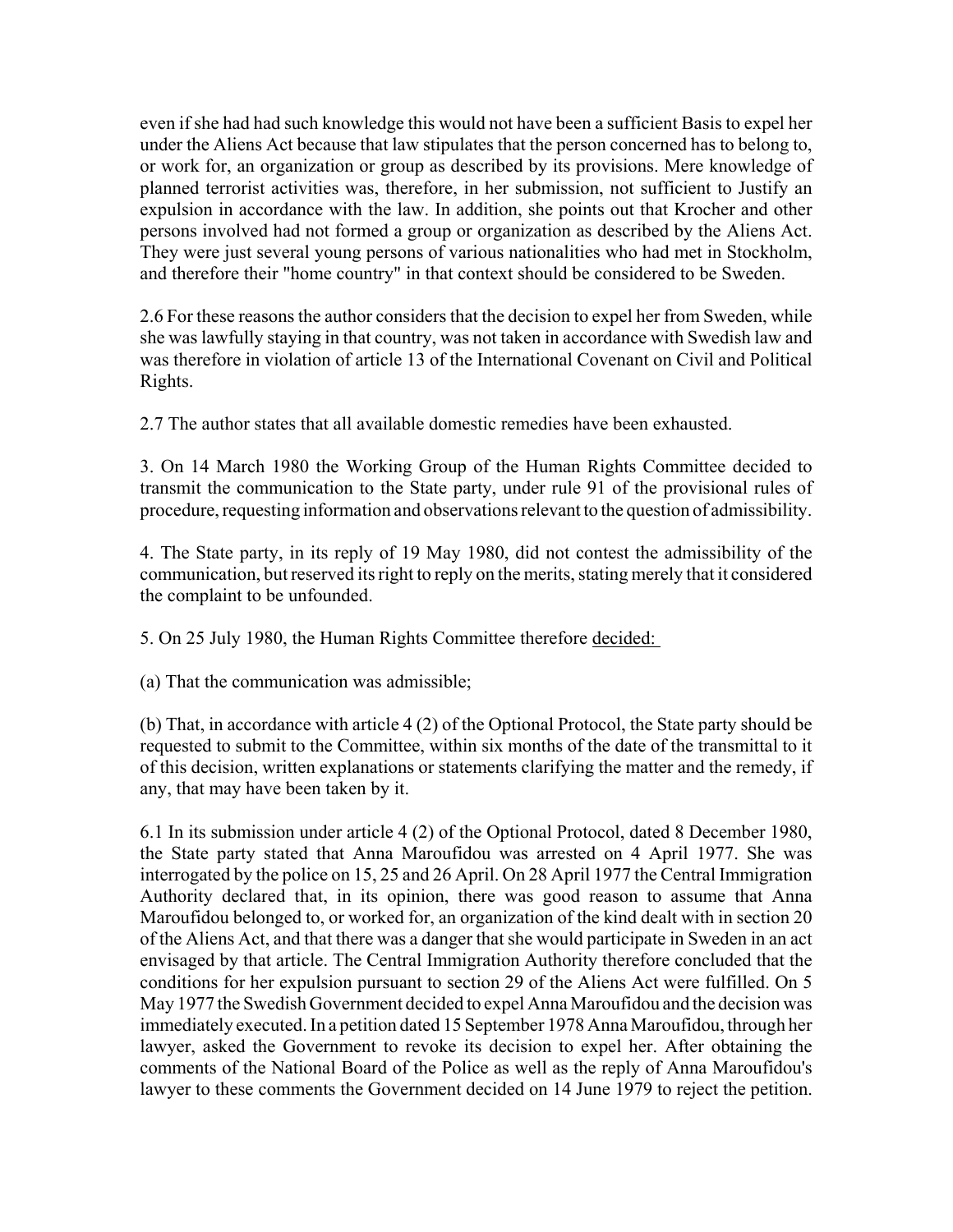6.2 As to the application of article 13 of the Covenant, in the opinion of the Swedish Government article 13 requires that there shall be a legal basis for a decision regarding expulsion. The decision shall be taken by a public authority which has competence in the matter, and in accordance with procedure prescribed by law. The decision shall also be taken on the basis of legal provisions or rules which lay down the conditions for expulsion. On the other hand, the interpretation of national law must primarily be the task of the competent national authorities. In this regard the task of the Human Rights Committee should be limited to an examination of whether the national authorities interpreted and applied the law in good faith and in a reasonable manner.

6.3 The State party pointed out that the conditions for expulsion which were found to be fulfilled in the case of Anna Maroufidou were laid down in sections 20 and 29 of the Aliens Act. The provisions of these articles were interpreted and applied by the State party in good faith and in a reasonable manner Krocher and his collaborators must be considered to constitute an organization or group of the kind envisaged in section 20, and there were clear indications that Anna Maroufidou had been actively involved in the work of that organization or group. She was known to have found a flat for Krocher and to have taken steps, after Krocher's arrest, to remove from the flat objects which were of interest as evidence against Krocher. Suspicions against Anna Maroufidou were further strengthened by certain objects (masking equipment etc.) which were found in her possession. Subsequent disclosures, in particular at the trial against the Swedish nationals involved in the Krocher conspiracy, confirmed, in the opinion of the State party, that she was a close collaborator of Krocher and had been actively involved in discussions concerning the planned abduction and that she had been designated by Krocher to play an active role in the abduction itself.

6.4 The State party submitted therefore that the decision to expel Anna Maroufidou was "reached in accordance with law" and that there has been no violation of article 13 of the Covenant in this case.

7.1 On 20 January 1981, the author of the communication submitted, through her legal representative, comments on the State party's submissions under article 4 (2) of the Optional Protocol. In her comments she states that she does not dispute the opinion of the Swedish Government that article 13 of the Covenant requires a legal basis for a decision to expel an alien. In. the opinion of the author, however, if the ground for the decision is one which cannot be found in the applicable domestic law of the State party, then the conclusion must be drawn that article 13 has been violated. In this regard the author submits that it is clear that mere knowledge of a terrorist plan is not a ground for expulsion under the relevant provisions of the Swedish Aliens Act. She contends that it is obvious from the travaux preparatoires of this law and all legal literature about it that the legislation against terrorism is of an extraordinary nature and that it should be applied in a restrictive manner. It is also clear, in her submission, that the only charge against her at the time of the decision which she is contesting was this alleged knowledge. She maintains that all the circumstances mentioned by the State party have natural explanations and are by no means decisive. As stated in her original communication all the refugees who met and made each other's acquaintance at the Refugee Council's office in Stockholm found themselves in a similar situation and often had common interests. Many of them had difficulties in finding rooms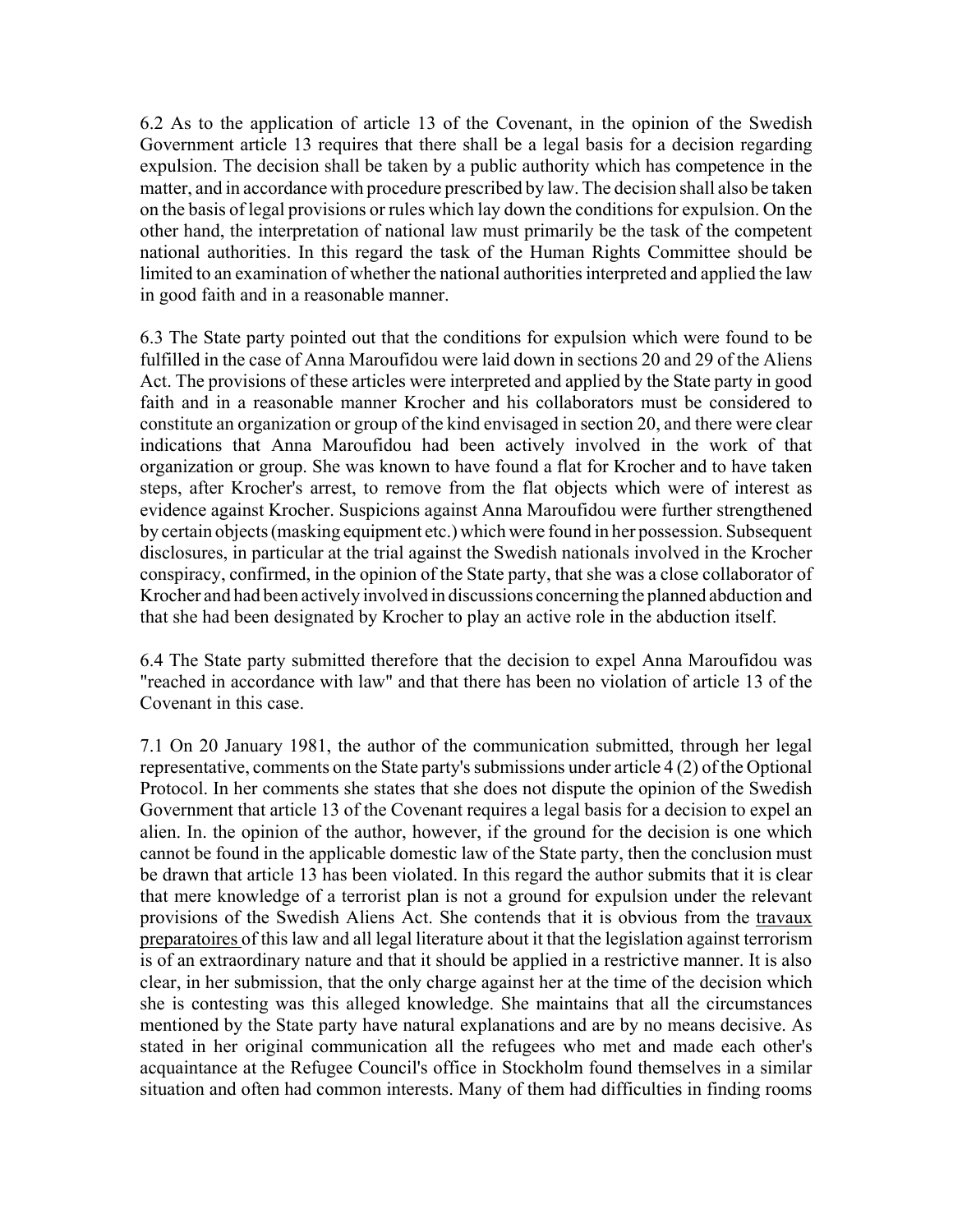or flats to live. It was common knowledge that they assisted each other and often crowded into rather small quarters. They frequently rented their rooms on short-term conditions and there was for this reason much moving around. The author helped several people to find a place to live. After Krocher's arrest she was afraid that she might be arrested herself. The newspapers were full of news and big headlines about this arrest and Krocher's dramatic plans of terrorism. Therefore she did hide certain things not to protect Krocher but to protect herself against any unjust suspicion of collaboration with him.

7.2 The author argues that, if it was true that she had participated in the preparations for the crimes planned by Krocher, she would have been prosecuted for conspiracy and preparations for those crimes under Swedish law but she was not. In addition, subsequent disclosures at the trial against the Swedish nationals involved in the Krocher conspiracy could not justify the decision to expel her because that trial took place a long time afterwards, and because the author as well as many other foreigners who had been expelled were not present at that trial. So the Swedish citizens then accused were free, without being challenged to make any reference to the absent aliens which they and their defence counsel saw fit.

7.3 The author also argues that section 20 of the Swedish Aliens Act requires that the organization or group must, while being suspected of planning or committing acts in Sweden, be outside its home country. She claims, therefore, that the application of the relevant provisions of this law to a group which has been formed in Sweden is an evident misinterpretation.

7.4 For all these reasons, the author does not agree with the State party's statement that the task of the Human Rights Committee should be limited to an examination of whether the competent authorities have applied the law in good faith and in a reasonable manner. She states that it is not her intention to enter into a debate as to whether the Swedish Government at the time of the decision acted in good faith or not: her case is that this decision was not reached in accordance with the provisions of the Aliens Act since it was based on one ground which was not to be found in those provisions and on another ground which was an obvious misinterpretation of them.

8. The Committee considering the present communication in the light of all information made available to it by the parties as provided for in article 5 (1) of the Optional Protocol, hereby decides to base its views on the following facts which have been essentially confirmed by the State party: Anna Maroufidou, a Greek citizen, who came to Sweden seeking asylum, was granted a residence permit in 1976. Subsequently on 4 April 1977 she was arrested on suspicion of being involved in a plan of a terrorist group to abduct a former member of the Swedish Government. In these circumstances the Central Immigration Authority on 28 April 1977 raised the question of her expulsion from Sweden on the ground that there was good reason to believe that she belonged to, or worked for, a terrorist organization or group, and that there was a danger that she would participate in Sweden in a terrorist act of the kind referred to in sections 20 and 29 of the Aliens Act. A lawyer was appointed to represent her in the proceedings under the Act. On 5 May 1977 the Swedish Government decided to expel her and the decision was immediately executed.